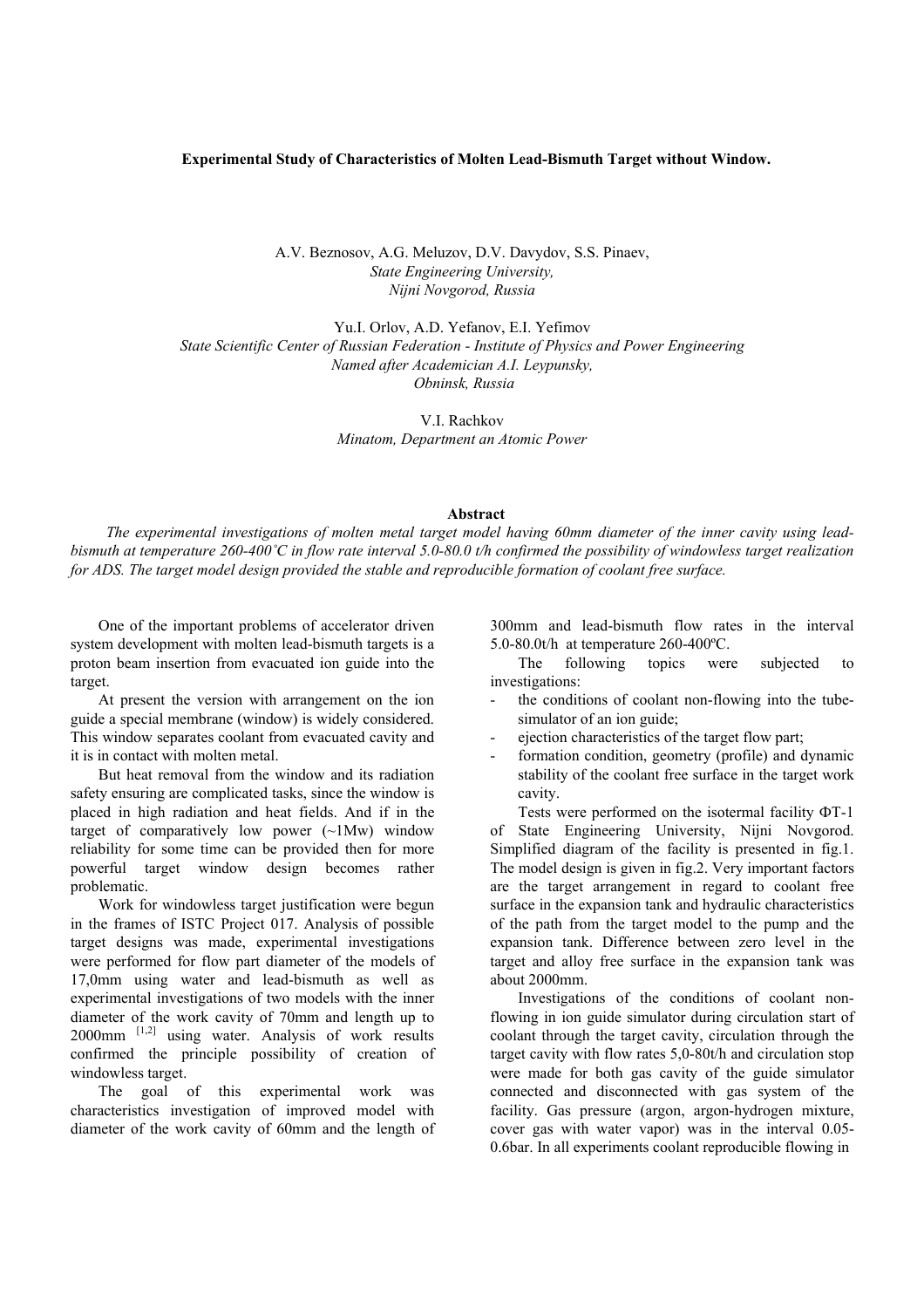

Fig. 1. Basic diagram of  $\Phi$ T - 1 test facility.

- 1 experimental model of liquid metal target without membrane;
- 2 circulation pump for liquid metal coolant;
- 3 buffer capacity;
- 4 level indicators.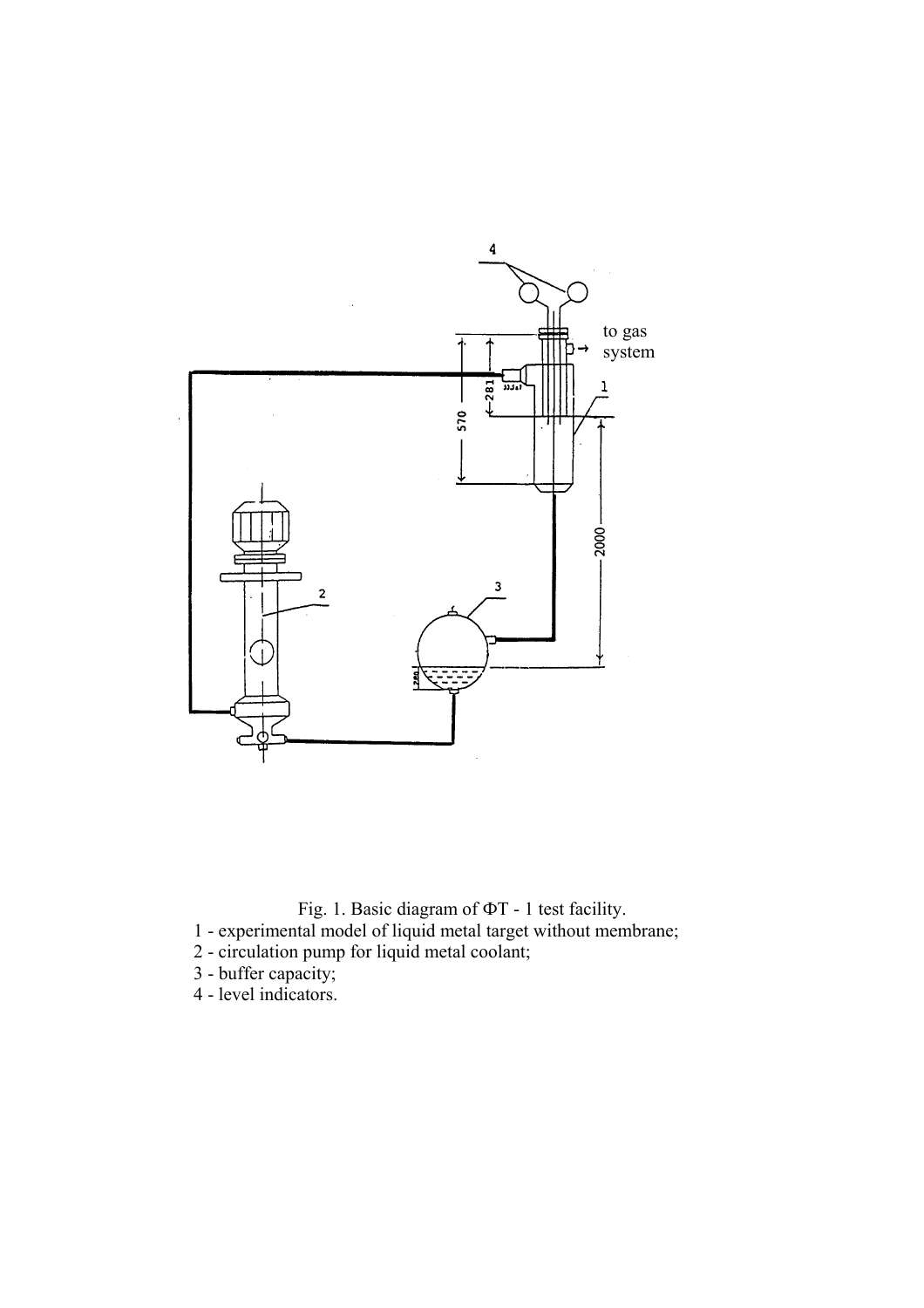P, bar





- - - target cavity is connected up to gas system;
- target cavity is disconnected from gas system.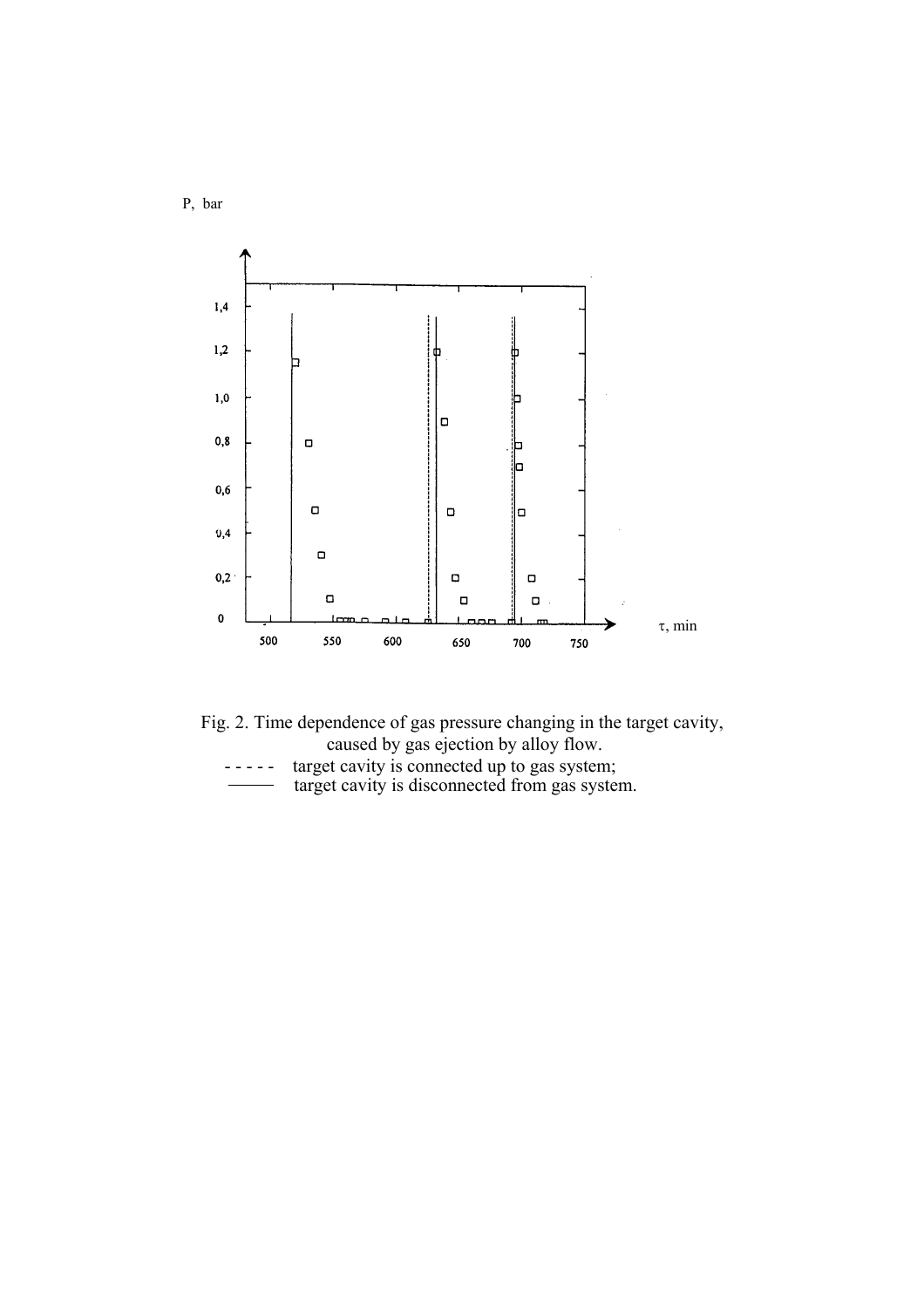the guide simulator cavity monitored with electrocontact level indicators was not observed. In operation modes with high flow rates (more than 30-50 t/h) periodical short-time locking of indicators was observed. This locking probably can be explained by local disturbances of coolant free surface as well as by coolant drops (sprays) locking gas gaps.

Investigations of ejection characteristics of the target flow part with argon and argon-hydrogen mixture in the loop gas system demonstrated that gas ejection with coolant flow was observed in the whole interval of alloy flow rates 5.0-80.0t/h. Flow rate of ejected gas depended on gas pressure in gas system and coolant flow rate through the target. Approximately, an average value was 10-30 nl/h.

The example of typical time-depending pressure changes in the target cavity caused gas ejection after closing (opening) the valve in the pipeline connecting the gas cavity of the guide simulator with the gas system of the facility is presented in fig.3.

Investigation of coolant free surface conditions in the target cavity demonstrated that availability of this surface is observed in flow rate interval 5.0-80.0 t/h with both gas pressure higher than atmospheric one and vacuum in the target cavity. Geometry of the free surface is determined, basically, by centrifugal forces, gravitation, viscosity and forces of surface tension. To realise centrifugal forces (flow swirling), 4 ribs by height 3.0 mm, length 11.0mm and thickness 2.0mm were installed in the circular gap by length 74,0 mm between the inner surface of the external tube by diameter 60 mm and the external surface of the inner tube by diameter 53mm under the angle 15º in regard to the vertical plane passing through the model axis.

Projections of the free surface profile points of leadbismuth coolant to the plane are presented in fig.4. The coordinates of these points were measured using rotation and axis movement of pins  $N_21$  (left to axis) and  $N_22$ (right to axis) of electrocontact level indicators. Profile points of "inner" surface were obtained under such positions of the indicators when periodical closing of electric circuit takes place because of the free surface oscillation. The points of "external" surface were obtained under such positions of the indicators under which signal interruption does not take place, i.e. it's continuous. These points are some below lower boundary of oscillating free surface of alloy.

The points positions left and right to the target axis show that the profile is asymmetric in regard to the target axis to some extent. This picture can be explained by the fact that coolant feeds the target through the nipple installed under the angle 15˚ in regard to the projection of the vertical plane passing through axises of two indicators pins and the target axis.

Analysis of the free surface profile of alloy confirms the authors conclusions made earlier that stable surface in the target cavity can be realized using flow swirling. The free surface forms in investigations of the target models using water and lead-bismuth had some difference. When using water, the free surface is a conical "cord" with a small conical angle. When using lead-bismuth, the free surface of coolant after the circular gap first repeats the surface geometry to which the centrifugal forces "press" the flow. Then a small conical part follows with subsequent sharp change of the profile, which approaches to parabolic form. This can be explained by the fact that eutectic surface tension and its density approximately 10 times higher than water ones.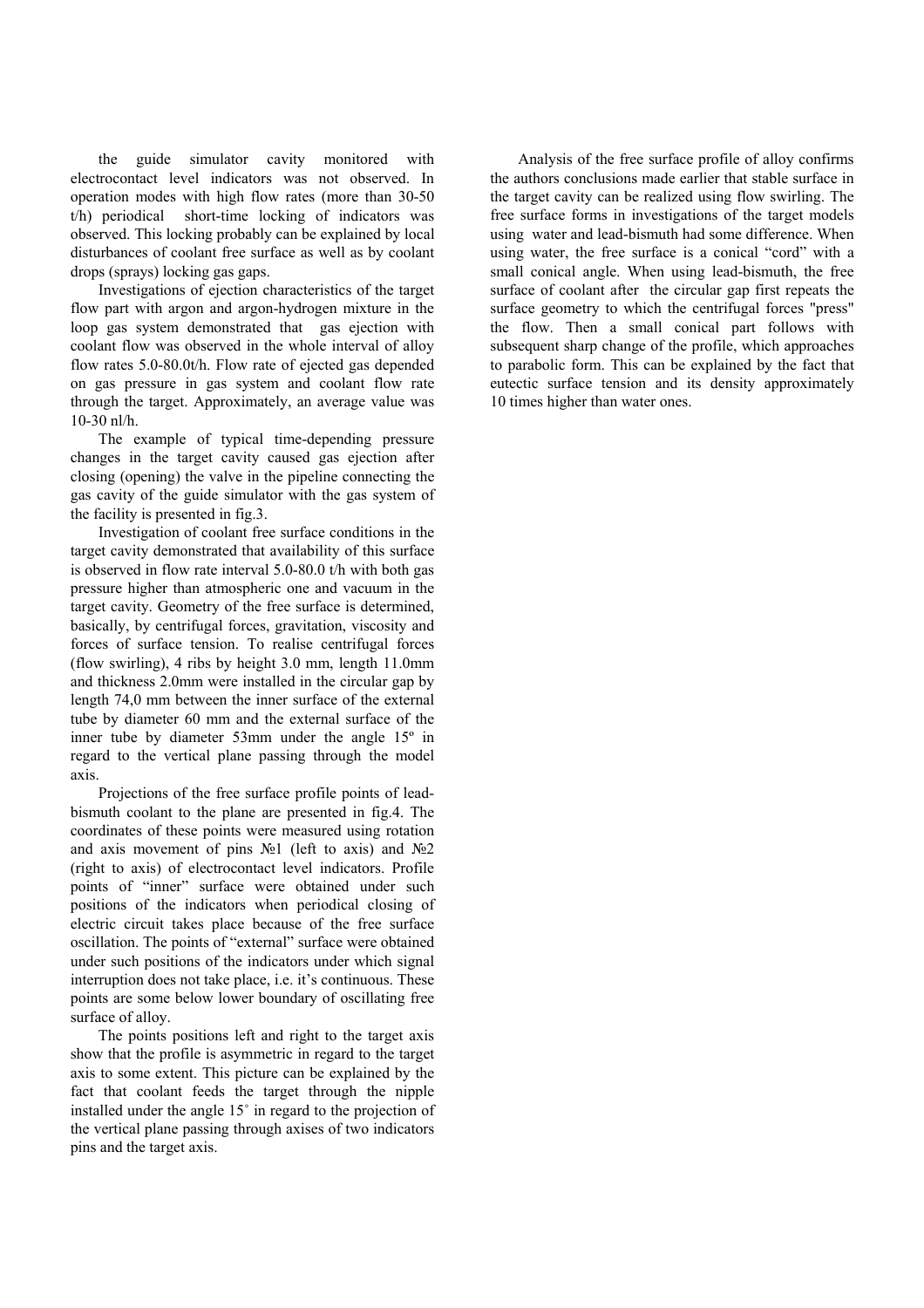

Fig. 3. Construction diagram of experimental model of liquid metal target.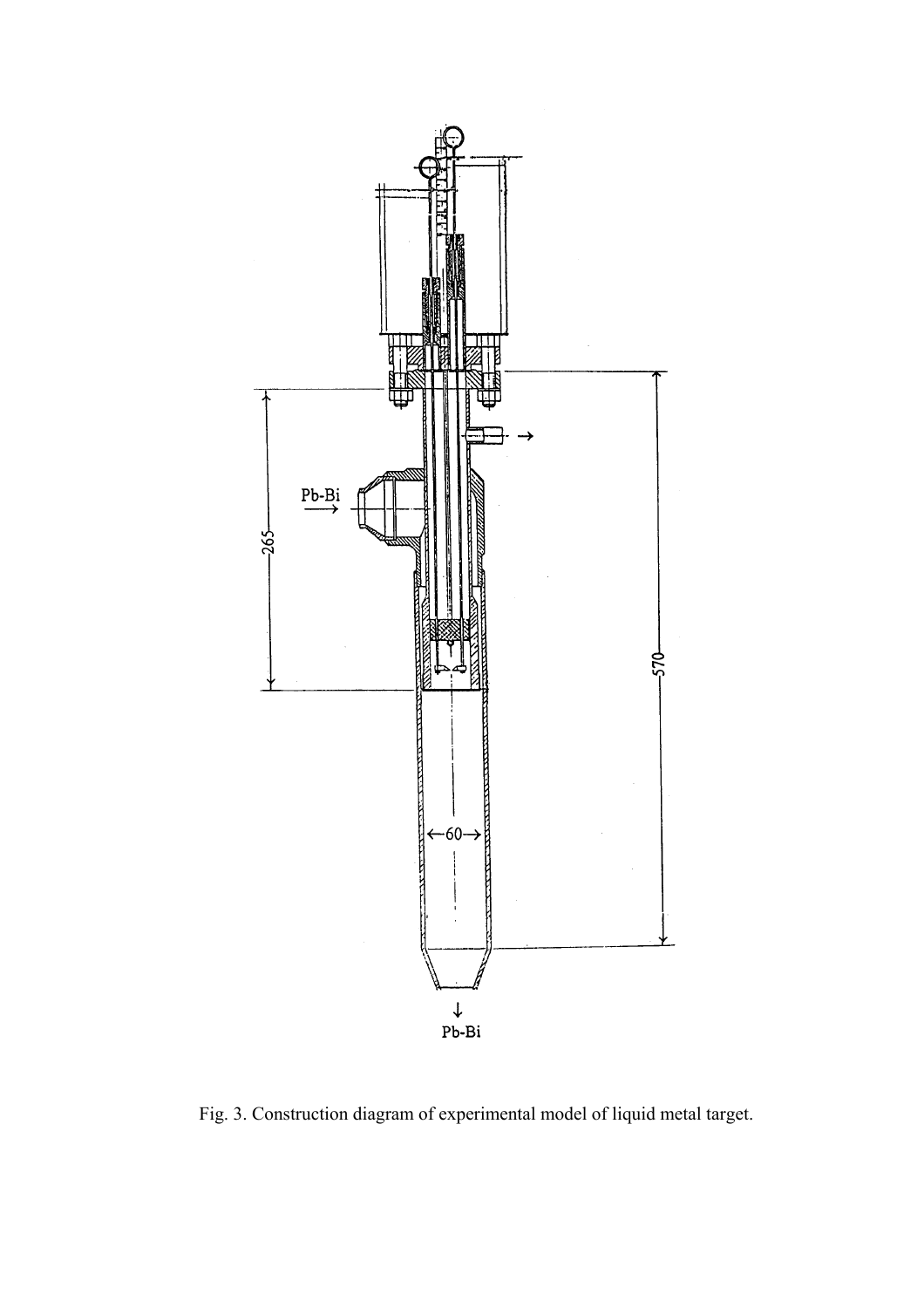

Fig. 4. Plane projection of the points of free surface profile of lead-bismuth coolant.

- 1 left level indicator of contact kind;
- 2 right level indicator of contact kind;
- 3 upper margin of unsteady free surface of liquid metal coolant; coolant contact with indicator is of discrete kind;
- 4 bottom margin of unsteady free surface of liquid metal coolant.